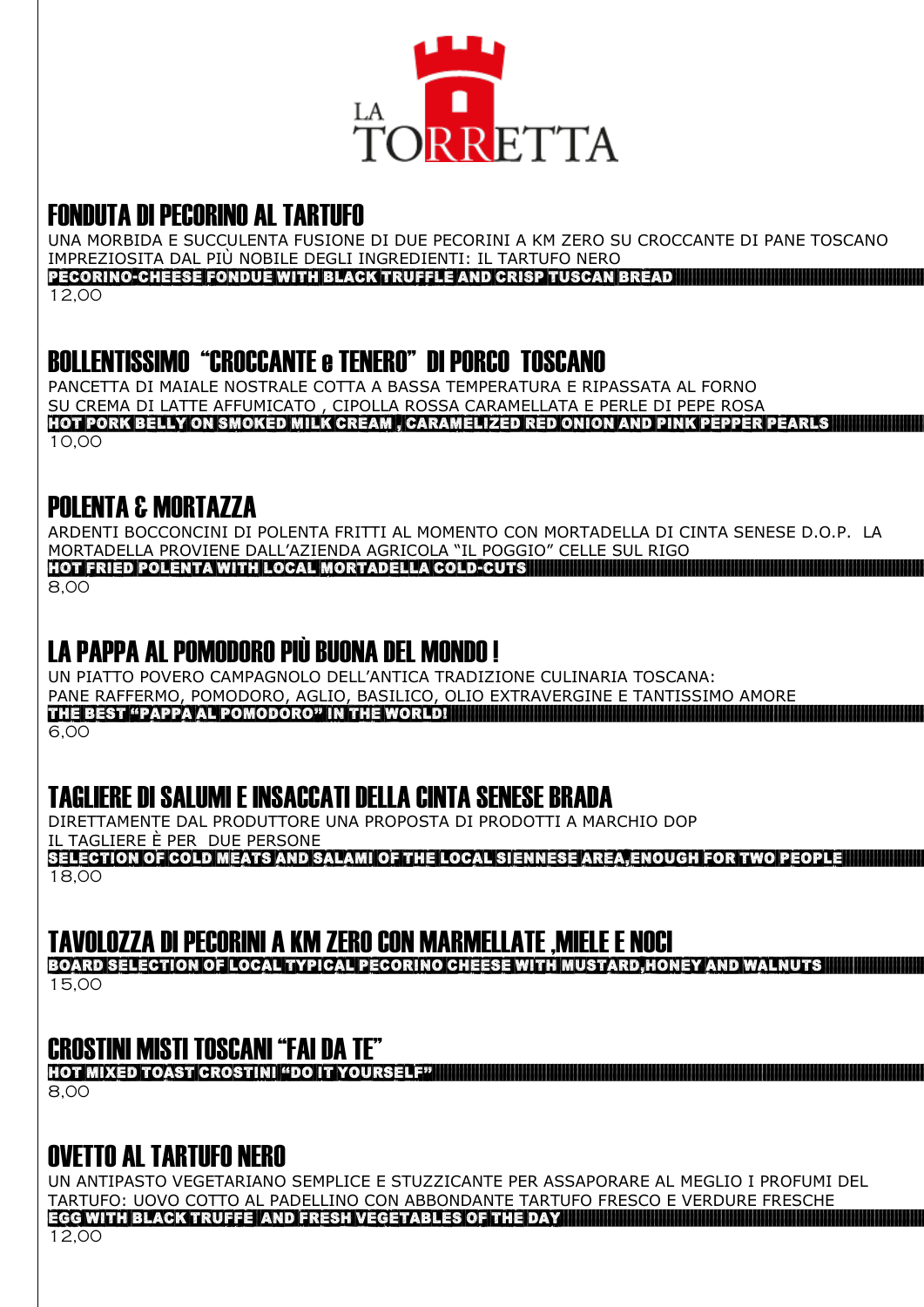

#### PICI TRADIZIONALI AL RAGÙ BIANCO DI CARNE CHIANINA

IL CLASSICO DELLA RISTORAZIONE CONTEMPORANEA: PASTA FRESCA FATTA RIGOROSAMENTE A MANO CONDITA CON UN SAPORITISSIMO RAGÙ DI CARNE CHIANINA SENZA POMODORO! home-made pici-pasta with local chianina meat-sauce

13.00

#### MALTAGLIATI ALLA GRICIA TOSCANA

MALTAGLIATI DI FARINA PETRA CON PANCETTA DI CINTA SENESE CROCCANTE, CIPOLLA ROSSA, CIPOLLA BIANCA E PECORINO DELLA VALDORCIA A PIOGGIA! UN CLASSICO PIATTO DELLA CUCINA ROMANA RIVISITATO ALLA NOSTRA MANIERA!

big-pennoni pasta with onion sauce crispy local bacon and white pecorino sauce

12.00

#### TORTELLI NERI

UN MUST DELLA TORRETTA: TORTELLONI GIGANTI CON IMPASTO SCURITO DA UNA LEGGERISSIMA NOTA DI CACAO, RIPIENI DI CINGHIALE E COTTI IN UNA RIDUZIONE DI VINO NOBILE DI MONTEPULCIANO; ALLA FINE DOPO L'IMPIATTAMENTO UN TOCCO DI CROCCANTEZZA CON UN CRUMBLE DI NOCCIOLE

OUR MAIN DISH: tortelli HOME MADE "stuffed-pasta" with inside wild-boar meat

COOCKED IN vino nobile sauce, laurel and CRUMBLE OF ITALIAN HAZELNATS 15.00

## TAGLIATELLINE ARTIGIANALI AL RAGÙ SELVAGGIO!

PASTA ARTIGIANALE CON GRANO 100% TOSCANO AL RAGÙ MISTO DI SELVAGGINA! pappardelle long-pasta in a wild-boar red suace 13.00

#### PICI TRADIZIONALI ALL'AGLIONE DELLA VALDICHIANA

PASTA FRESCA TRADIZIONALE FATTA RIGOROSAMENTE A MANO IN UN SUGO DI POMODORO 100% ITALIANO E AGLIONE FRESCO DELLA VALDICHIANA. home-made pici-pasta in tomato garlic sauce 13.00

#### FUSILLONI PASTIFICIO PANARESE CON RICOTTA GUANCIALE E TARTUFO

FUSILLONI DI PASTA DI GRANO DURO OTTENUTA CON FARINE 100%TOSCANE CON RICOTTA DI PECORA DELLA VAL D'ORCIA GUANCIALE CROCCANTE E TARTUFO NERO big fusilli pasta with ricotta-cheese , pork cheek and black truffle 15.00

coperto 2,00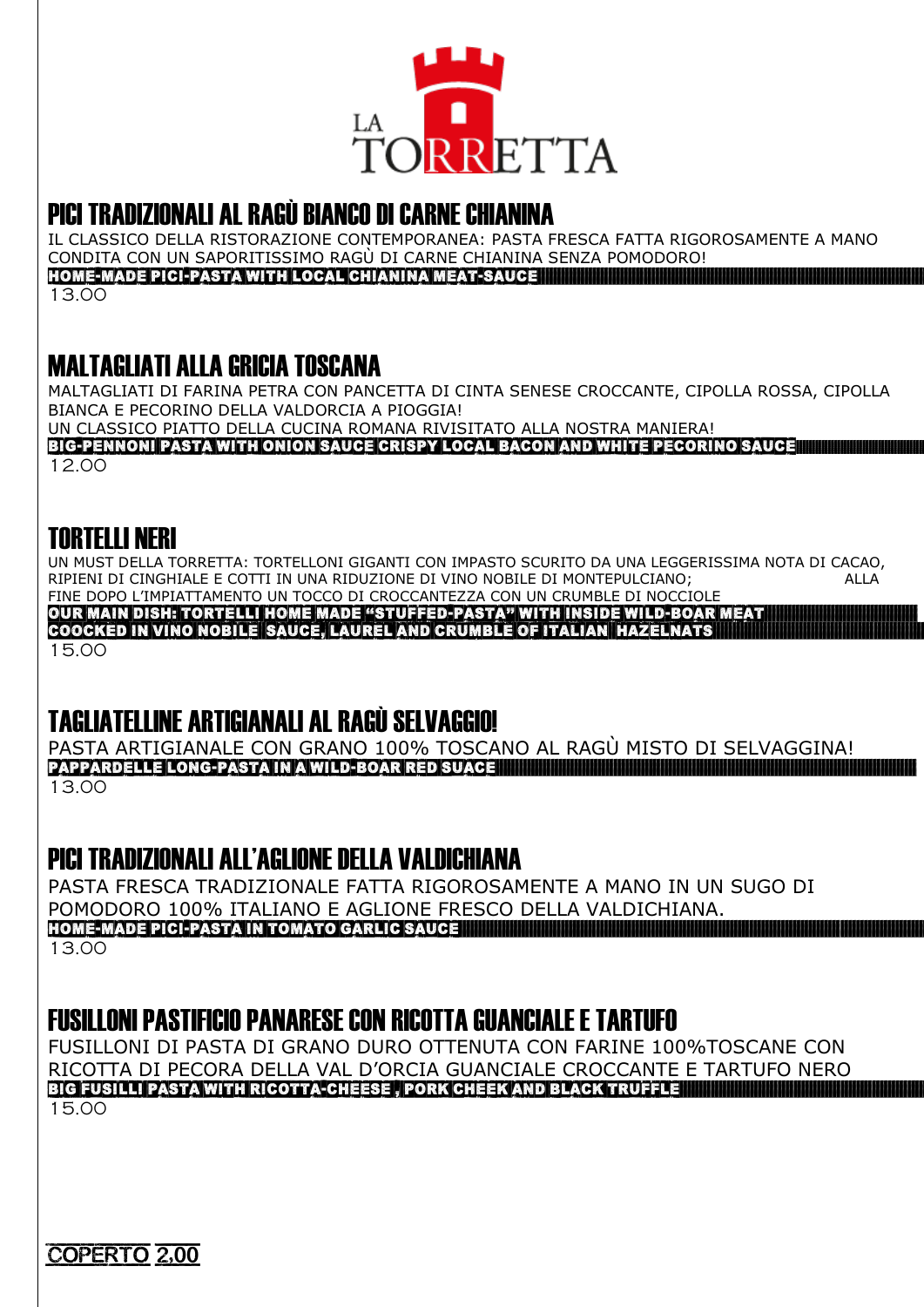

# **MORBIDISSIMO DI MAIALINO TOSCANO**

TENERISSIMO FILETTO DI SUINO TOSCANO COTTO A BASSA TEMPERATURA ADAGIATO CON TANTISSIMO AMORE SU UN LETTO DI VERDURA FRESCA SALTATA AL MOMENTO FILET-STEAK OF LOCAL PORK MEAT WITH ESCAROLE AND PECORINO CHIPS

15.00

## **HAMBURGER DI CHIANINA LG P**

200GR DI PURA BONTÀ ACCOMPAGNATI CON CICORIA, PATATE ARROSTO E PROVOLA CHIANINA MEAT HAMBURGER WITH CHICORY, ROAST POTATOES AND SMOKED MOZZARELLA 15.00

# **POLLO FRITTO**

FRITTURA DI "POLLO RUSPANTE"CON PATATE RUSTICHE E SALSA "LATORRETTA" FRIED LOCAL CHICKEN WITH FRIED RUSTIC POTATOES AND "LATORRETTA" SAUCE 14.00

# **BISTECCA DI CHIANINA CERTIFICATA LG.P.**

COSTATA O FIORENTINA SECONDO DISPONIBILITÀ GIORNALIERA RIGOROSAMENTE AL SANGUE! 6.00 PER ETTO

# **TAGLIATA AL ROSMARINO CON CONTORNI**

SUCCULENTA E MORBIDA CARNE ALLA GRIGLIA ACCOMPAGNATA DA CONTORNI FRESCHI DI GIORNATA. LA BUONA CARNE È PREFERIBILE GUSTARLA AL SANGUE! THINLY SLICED GRILLED STEAK WITH ROSEMARY AND SIDE-DISH OF THE DAY 16.00

## **CARPACCIO DI CHIANINA IGP**

LA MIGLIORE CARNE TOSCANA IN VERSIONE CARPACCIO ACCOMPAGNATA DA UNA FRESCA MISTICANZA E SCAGLIE DI PECORINO. LA CARNE PROVENIE DALL'AZIENDA AGRICOLA "IL POGGIO" A CELLE SUL RIGO CHIANINA BEEF CARPACCIO WITH RUCOLA-SALAD AND LOCAL PECORINO CHEESE 15.00

# **II PFPNSN**

STRACOTTO AL VINO NOBILE E PEPE NERO SU CREMA DI PATATE E PORRI BEEF STEW OF LACAL MEAT COOKED IN A VINO NOBILE SAUCE AND PEPPER ON CREAM OF POTATOES 15.00

**COPERTO 2,00**